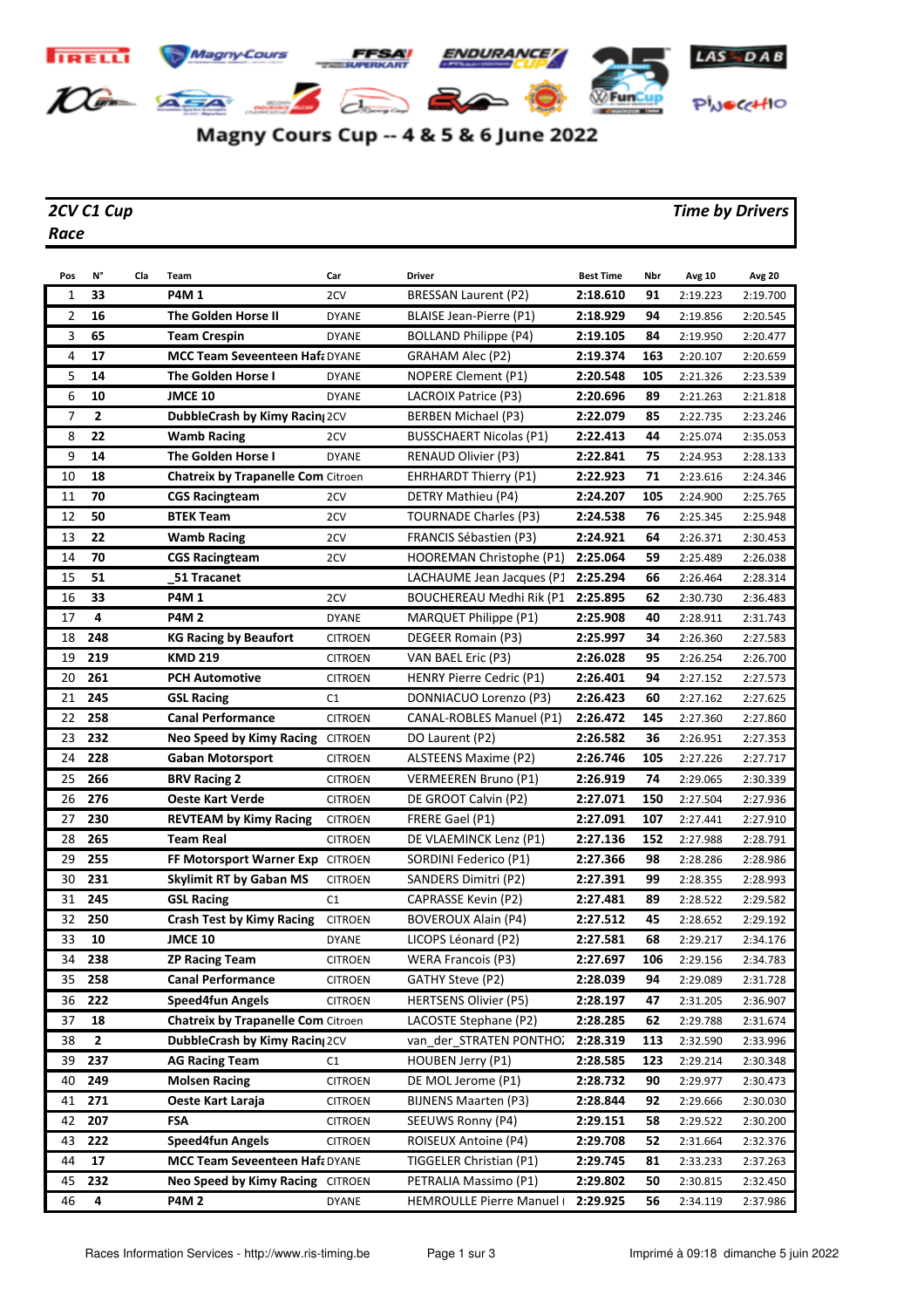| 47  | 201          | 3PDB                                      | <b>CITROEN</b> | PATZE Guillaume (P1)           | 2:30.257 | 39  | 2:31.878 | 2:36.156 |
|-----|--------------|-------------------------------------------|----------------|--------------------------------|----------|-----|----------|----------|
| 48  | 207          | FSA                                       | <b>CITROEN</b> | AGENAIS Jeremy (P3)            | 2:30.364 | 55  | 2:31.719 | 2:33.358 |
| 49  | 14           | The Golden Horse I                        | <b>DYANE</b>   | JASSOGNE Michael (P2)          | 2:30.422 | 43  | 2:34.305 | 2:35.740 |
| 50  | 299          | <b>GSL Racing</b>                         | <b>CITROEN</b> | BECERRA Ewan (P3)              | 2:30.935 | 141 | 2:31.235 | 2:31.754 |
| 51  | 16           | The Golden Horse II                       | DYANE          | <b>CREMER Georges (P3)</b>     | 2:31.086 | 66  | 2:35.869 | 2:40.452 |
| 52  | 238          | <b>ZP Racing Team</b>                     | <b>CITROEN</b> | <b>SCHMITZ Maxime (P4)</b>     | 2:31.088 | 74  | 2:32.668 | 2:34.402 |
| 53  | 51           | 51 Tracanet                               |                | <b>GUIBERTEAU Thomas (P3)</b>  | 2:31.153 | 80  | 2:34.213 | 2:37.551 |
| 54  | 228          | <b>Gaban Motorsport</b>                   | <b>CITROEN</b> | GALLINA Nico (P4)              | 2:31.261 | 36  | 2:32.612 | 2:34.641 |
| 55  | 219          | <b>KMD 219</b>                            | <b>CITROEN</b> | VANLOOCKE Thomas (P1)          | 2:31.283 | 96  | 2:36.298 | 2:37.618 |
| 56  | 237          | <b>AG Racing Team</b>                     | C1             | MEAUXSOONE Philippe (P2)       | 2:31.645 | 92  | 2:33.546 | 2:35.922 |
| 57  | 437          |                                           |                |                                | 2:31.647 | 179 | 2:33.527 | 2:35.713 |
| 58  | 70           | <b>CGS Racingteam</b>                     | 2CV            | DERMONT David (P2)             | 2:32.592 | 84  | 2:33.740 | 2:34.259 |
| 59  | 253          | Team Lagrange                             | <b>CITROEN</b> | WYERS Kobe (P3)                | 2:32.812 | 33  | 2:34.814 | 2:35.785 |
| 60  | 201          | 3PDB                                      | <b>CITROEN</b> | PEIGNEUR Jean-Luc (P4)         | 2:33.416 | 63  | 2:38.544 | 2:43.228 |
| 61  | 276          | <b>Oeste Kart Verde</b>                   | <b>CITROEN</b> | <b>CORNELIS Fabrice (P3)</b>   | 2:33.832 | 94  | 2:35.153 | 2:36.656 |
| 62  | 206          | <b>BRV-Racing</b>                         | <b>CITROEN</b> | CONNOLY Matt (P3)              | 2:35.992 | 81  | 2:38.222 | 2:42.060 |
| 63  | $\mathbf{2}$ | DubbleCrash by Kimy Racin 2CV             |                | <b>BOVEROUX Alain (P1)</b>     | 2:36.500 | 46  | 2:37.943 | 2:39.085 |
| 64  | 10           | <b>JMCE 10</b>                            | <b>DYANE</b>   | LICOPS Etienne (P1)            | 2:36.988 | 70  | 2:38.093 | 2:38.790 |
| 65  | 299          | <b>GSL Racing</b>                         | <b>CITROEN</b> | <b>GYSEMBERGH Louis (P2)</b>   | 2:37.887 | 73  | 2:39.170 | 2:41.479 |
| 66  | 16           | The Golden Horse II                       | <b>DYANE</b>   | PIETTE Sebastien (P2)          | 2:38.021 | 66  | 2:38.936 | 2:39.575 |
| 67  | 33           | <b>P4M1</b>                               | 2CV            | DE KELPER Yves (P3)            | 2:38.271 | 75  | 2:39.257 | 2:39.817 |
| 68  | 265          | <b>Team Real</b>                          | <b>CITROEN</b> | BILLIET Django (P2)            | 2:38.347 | 82  | 2:40.584 | 2:42.260 |
| 69  | 206          | <b>BRV-Racing</b>                         | <b>CITROEN</b> | DI PLACIDO Lorenzo (P2)        | 2:38.530 | 77  | 2:41.263 | 2:42.843 |
| 70  | 245          | <b>GSL Racing</b>                         | C1             | CAGNINA Christophe (P1)        | 2:38.557 | 96  | 2:40.030 | 2:40.716 |
| 71  | 228          | Gaban Motorsport                          | <b>CITROEN</b> | ALSTEENS Lancelot (P3)         | 2:38.889 | 102 | 2:39.753 | 2:40.201 |
| 72  | 230          | <b>REVTEAM by Kimy Racing</b>             | <b>CITROEN</b> | MATOT Régis (P3)               | 2:39.223 | 52  | 2:40.044 | 2:40.559 |
| 73  | 249          | <b>Molsen Racing</b>                      | <b>CITROEN</b> | <b>THUNISSEN Benjamin (P2)</b> | 2:39.397 | 111 | 2:40.727 | 2:41.202 |
| 74  | 255          | FF Motorsport Warner Exp CITROEN          |                | PALMIOTTA Andrea (P2)          | 2:39.691 | 57  | 2:42.019 | 2:44.000 |
| 75  | 232          | Neo Speed by Kimy Racing CITROEN          |                | LE LEU Thierry (P4)            | 2:39.721 | 101 | 2:40.042 | 2:40.467 |
| 76  | 230          | <b>REVTEAM by Kimy Racing</b>             | <b>CITROEN</b> | LEFEVRE BAUTHIERE Julien (     | 2:39.779 | 85  | 2:41.049 | 2:41.446 |
| 77  | 261          | <b>PCH Automotive</b>                     | <b>CITROEN</b> | MUNSTER Gregoire (P3)          | 2:40.026 | 94  | 2:40.812 | 2:41.231 |
| 78  | 222          | <b>Speed4fun Angels</b>                   | <b>CITROEN</b> | LIAGRE Margaux (P2)            | 2:40.063 | 30  | 2:42.534 | 2:45.711 |
| 79  | 65           | <b>Team Crespin</b>                       | <b>DYANE</b>   | <b>CRESPIN Claude (P1)</b>     | 2:40.235 | 38  | 2:41.971 | 2:42.853 |
| 80  | 261          | <b>PCH Automotive</b>                     | <b>CITROEN</b> | LOTTEFIER Michael (P2)         | 2:40.324 | 54  | 2:41.344 | 2:41.829 |
| 81  | 266          | <b>BRV Racing 2</b>                       | <b>CITROEN</b> | GEORGES Frédéric (P2)          | 2:40.678 | 87  | 2:41.338 | 2:41.864 |
| 82  | 266          | <b>BRV Racing 2</b>                       | <b>CITROEN</b> | CLAEYS Steve (P4)              | 2:40.832 | 52  | 2:42.002 | 2:43.078 |
| 83  | 4            | <b>P4M2</b>                               | <b>DYANE</b>   | SPELEERS Dominique (P2)        | 2:41.193 | 78  | 2:42.226 | 2:42.934 |
| 84  | 51           | 51 Tracanet                               |                | SALORT Lionel (P2)             | 2:41.265 | 74  | 2:42.359 | 2:43.214 |
| 85  | 207          | <b>FSA</b>                                | <b>CITROEN</b> | DE WIT David (P1)              | 2:41.772 | 74  | 2:42.652 | 2:43.249 |
| 86  | 18           | <b>Chatreix by Trapanelle Com Citroen</b> |                | <b>CHENIER Samuel (P4)</b>     | 2:41.806 | 41  | 2:45.445 | 2:48.508 |
| 87  | 271          | Oeste Kart Laraja                         | <b>CITROEN</b> | RONZANI Mathias (P2)           | 2:41.819 | 98  | 2:42.352 | 2:42.634 |
| 88  | 271          | Oeste Kart Laraja                         | <b>CITROEN</b> | BAERT Yentl (P1)               | 2:42.625 | 52  | 2:43.258 | 2:44.125 |
| 89  | 219          | <b>KMD 219</b>                            | <b>CITROEN</b> | VAN HOVE Chloe (P2)            | 2:42.658 | 53  | 2:44.998 | 2:46.900 |
| 90  | 65           | <b>Team Crespin</b>                       | <b>DYANE</b>   | <b>CRESPIN Bernard (P2)</b>    | 2:42.999 | 52  | 2:44.005 | 2:44.954 |
| 91  | 232          | Neo Speed by Kimy Racing CITROEN          |                | DEVIS Christophe (P3)          | 2:43.092 | 46  | 2:44.549 | 2:45.906 |
| 92  | 206          | <b>BRV-Racing</b>                         | <b>CITROEN</b> | DE CONINCK Alain (P4)          | 2:43.183 | 44  | 2:44.310 | 2:45.008 |
| 93  | 231          | <b>Skylimit RT by Gaban MS</b>            | <b>CITROEN</b> | BOZO Katalin Krisztina (P1)    | 2:43.343 | 80  | 2:44.616 | 2:45.281 |
| 94  | 250          | <b>Crash Test by Kimy Racing</b>          | <b>CITROEN</b> | PHILIPPE Krystel (P2)          | 2:43.387 | 37  | 2:47.522 | 2:49.017 |
| 95  | 201          | 3PDB                                      | <b>CITROEN</b> | DE BOECK Eric (P3)             | 2:43.471 | 55  | 2:48.343 | 2:50.383 |
| 96  | 250          | <b>Crash Test by Kimy Racing</b>          | <b>CITROEN</b> | <b>BOVEROUX Antoine (P1)</b>   | 2:43.862 | 85  | 2:45.345 | 2:46.057 |
| 97  | 50           | <b>BTEK Team</b>                          | 2CV            | CHANU Olivier (P4)             | 2:43.947 | 47  | 2:45.808 | 2:46.561 |
| 98  | 201          | 3PDB                                      | <b>CITROEN</b> | PATZE André (P2)               | 2:44.062 | 61  | 2:45.408 | 2:47.021 |
| 99  | 238          | <b>ZP Racing Team</b>                     | <b>CITROEN</b> | ZAHNEN Julien (P2)             | 2:44.103 | 40  | 2:44.604 | 2:45.632 |
| 100 | 231          | <b>Skylimit RT by Gaban MS</b>            | <b>CITROEN</b> | DE MAEYER Kenneth (P3)         | 2:44.325 | 49  | 2:45.429 | 2:46.241 |
| 101 | 249          | <b>Molsen Racing</b>                      | <b>CITROEN</b> | VAN LEER Martin (P3)           | 2:44.432 | 40  | 2:47.140 | 2:49.676 |
| 102 | 237          | <b>AG Racing Team</b>                     | C1             | ABRAHAMS Christopher (P3)      | 2:44.706 | 17  | 2:46.165 |          |
| 103 | 222          | <b>Speed4fun Angels</b>                   | <b>CITROEN</b> | DEBROUX Olivier (P3)           | 2:46.145 | 26  | 2:51.859 | 3:15.625 |
| 104 | 207          | FSA                                       | <b>CITROEN</b> | <b>VANHERCKE Bruno (P2)</b>    | 2:46.362 | 51  | 2:47.280 | 2:48.106 |